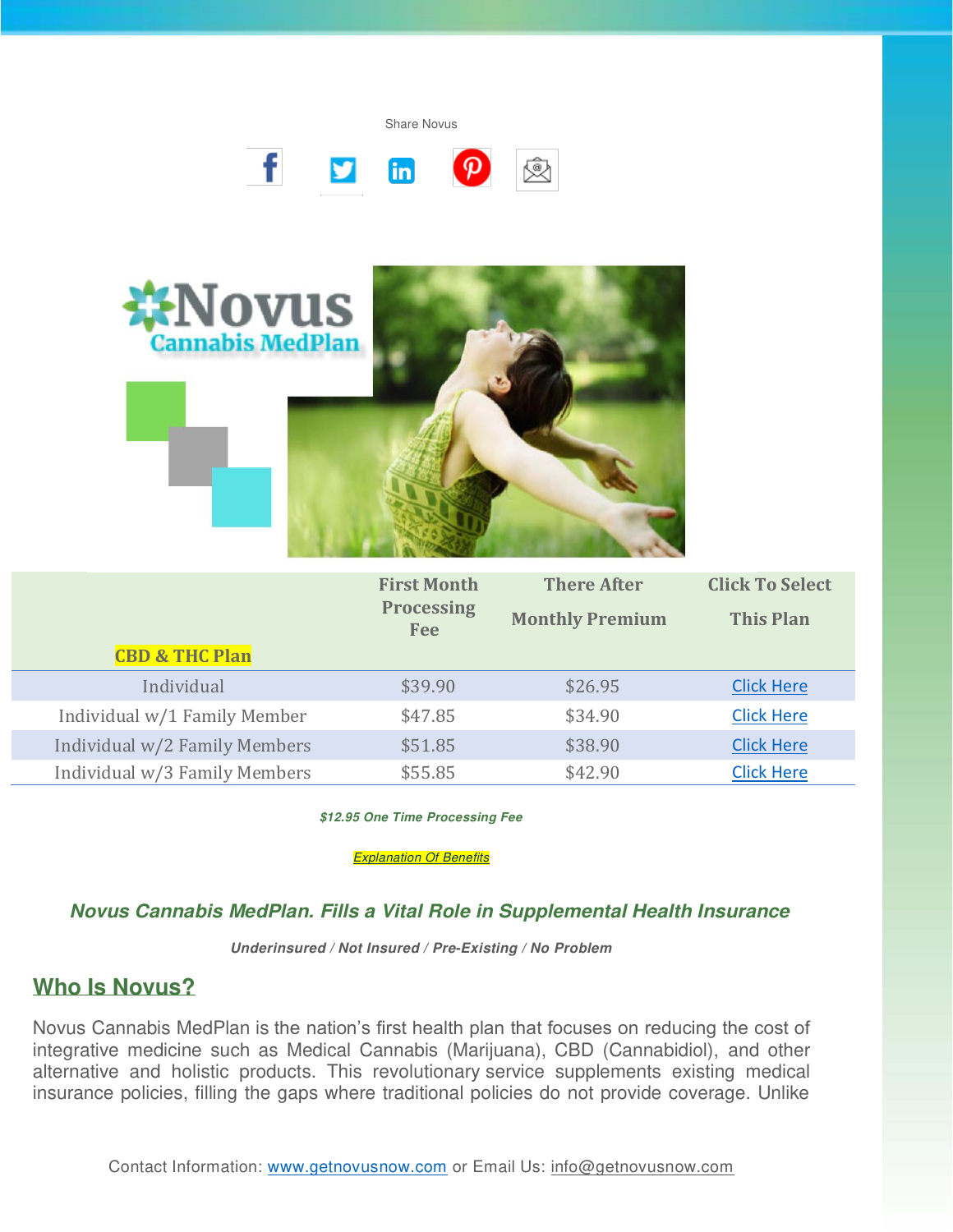most health insurance, you have no copays, no lengthy paperwork, no deductibles, everyone is approved, **and the plan is discreet with your privacy in mind**.

## **The Novus MedPlan and You**

Many plans such dental, vision your cannabis is included in the **Novus Cannabis MedPlan** so you don't have to worry about your employer, friends and family knowing about your cannabis use. Individuals and their families can save money on the cost of integrative healthcare related products and services which are not covered by standard healthcare programs. When you purchase a **Novus Cannabis MedPlan** you get the expertise of a company with nearly two decades in the healthcare insurance industry.

# **How Novus MedPlan Members Benefit—For Only \$24.95\* per Month**

- An approximate annual savings of over \$2,000 (after **Novus MedPlan** fees)
- No interviews to complete
- No medical evaluations
- Cancel anytime
- No-hassle access to Network Providers—just present your benefits card and start saving
- In many cases you can get **employer** to pay with Health Reimbursement **Account**



# **States That Approved Cannabis**

**[Click Here For Availability In Your Area](https://www.getnovusnow.com/availability-map-2/)** 

## **How Novus MedPlan Works**

Novus Cannabis MedPlan was founded to provide meds to eligible a patient/member base, **How it works** is at the time you visit dispensary the in-network rate is applied to cannabis